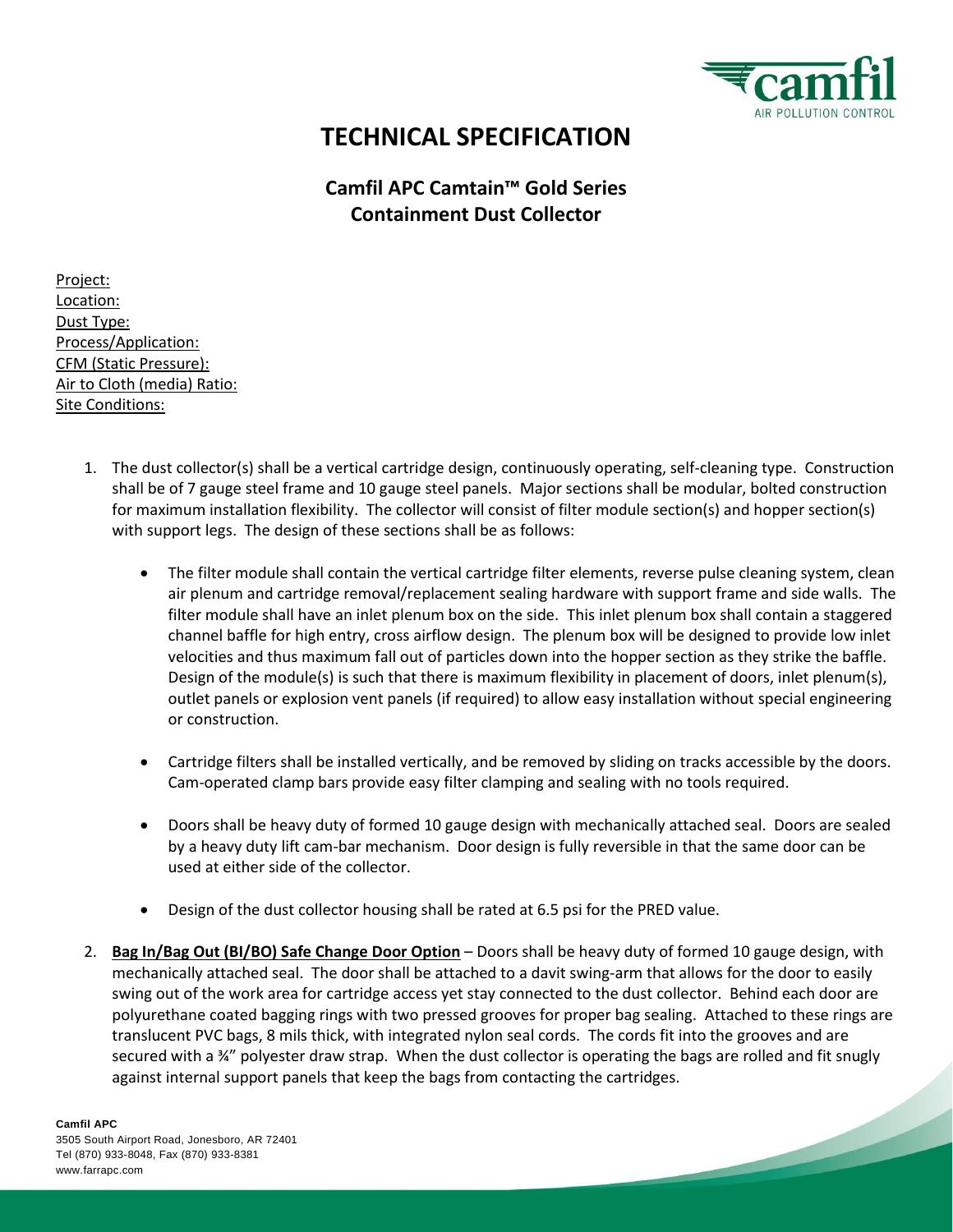

**Contract Contract Contract Contract Contract Contract Contract Contract Contract Contract Contract Contract C** 

- 3. **Cartridges** Cartridges shall be self-positioning and an entire row shall be locked and sealed in place by means of tracks which include cam locking bars with handles at the door end to easily lock/unlock the cartridges into place. Cam bars are supported by heavy duty cast iron support clips.
	- Cartridges shall be Camfil APC HemiPleat™ and shall have a minimum of 325 ft<sup>2</sup> of media area each. The media shall be a PolyTech High Efficiency 85% -15% silicone treated cellulose/polyester blend with a micro-fiber synthetic melt blown surface laminate. This will yield the industry's best filtration efficiency at 99.99% at 0.5 microns and larger with a MERV rating of 15/16. Other media options can be provided as required by the operational parameters.
	- Cartridges shall have molded urethane round headers at the top and bottom. Attached to the top header plate shall be a rectangular stamped pan that can be easily slid in/out on the cam bar tracks. The rectangular pan shall have metal tabs so that cartridges cannot accidentally slide on top of each other. The pan shall have a pull handle integrated on the underside surface to assist in removing the cartridge. The pan edges shall be Teflon coated as needed.
	- Internal to the cartridge shall be a media cone, which provides additional media and enhances reverse pulse cleaning. This internal cone shall have a bottom opening in the bottom header which reduces area of the header, and reduces overall can velocity effect. The top of the internal media cone shall have an injection molded piece for structural support and reverse airflow cleaning enhancement.
	- The cartridge shall have twin (2) gaskets on top of the cartridge. The gaskets are continuous molded design, strip and glued gaskets are not acceptable.
	- There shall be a helical cord retainer on the outside of the cartridge to retain shape during back pulsing. This cord retains the cartridge shape and pleat spacing yet allows as much media to be open as possible. External metal screens and external perforated or expanded metal are not acceptable.
- 4. The pulse cleaning system shall include the blow pipes, internal piping, 6" compressed air header, solenoid valves, and diaphragm valves. Only one cartridge shall be cleaned per tube sheet opening. Compressed air will be supplied at 90-105 psig. Air shall be clean, dry and oil free.
- 5. The module(s) shall have capability for a top outlet designed for direct mounting a flanged, direct drive fan. The clean air plenum shall also have another outlet on the side for additional flexibility if a remote fan is used. Lifting lugs shall be provided.
- 6. Unit shall be available with a rupture style, NFPA conforming vent on the side of the collector should conditions require use of an explosion vent(s). An NFPA conforming plenum shall be available if the explosion vent is required to blast vertically. Vent outlets can be supplied with vent ducting (horizontal or vertical) and NFPA conforming weather covers. Adequate vent sizing shall be determined by the supplier to conform with current NFPA standards. Documentation shall be provided by the supplier on the vent sizing calculations.
- 7. An inlet isolation device shall be provided in accordance with current NFPA standards. Any passive isolation damper selected shall be tested per the guidelines found in NFPA 69, section 12.2.3.3. The isolation damper shall include a self-adjusting latching mechanism that engages when the valve closes and holds the valve shut during the deflagration. This mechanism will not engage during normal shutdown of the system fan. The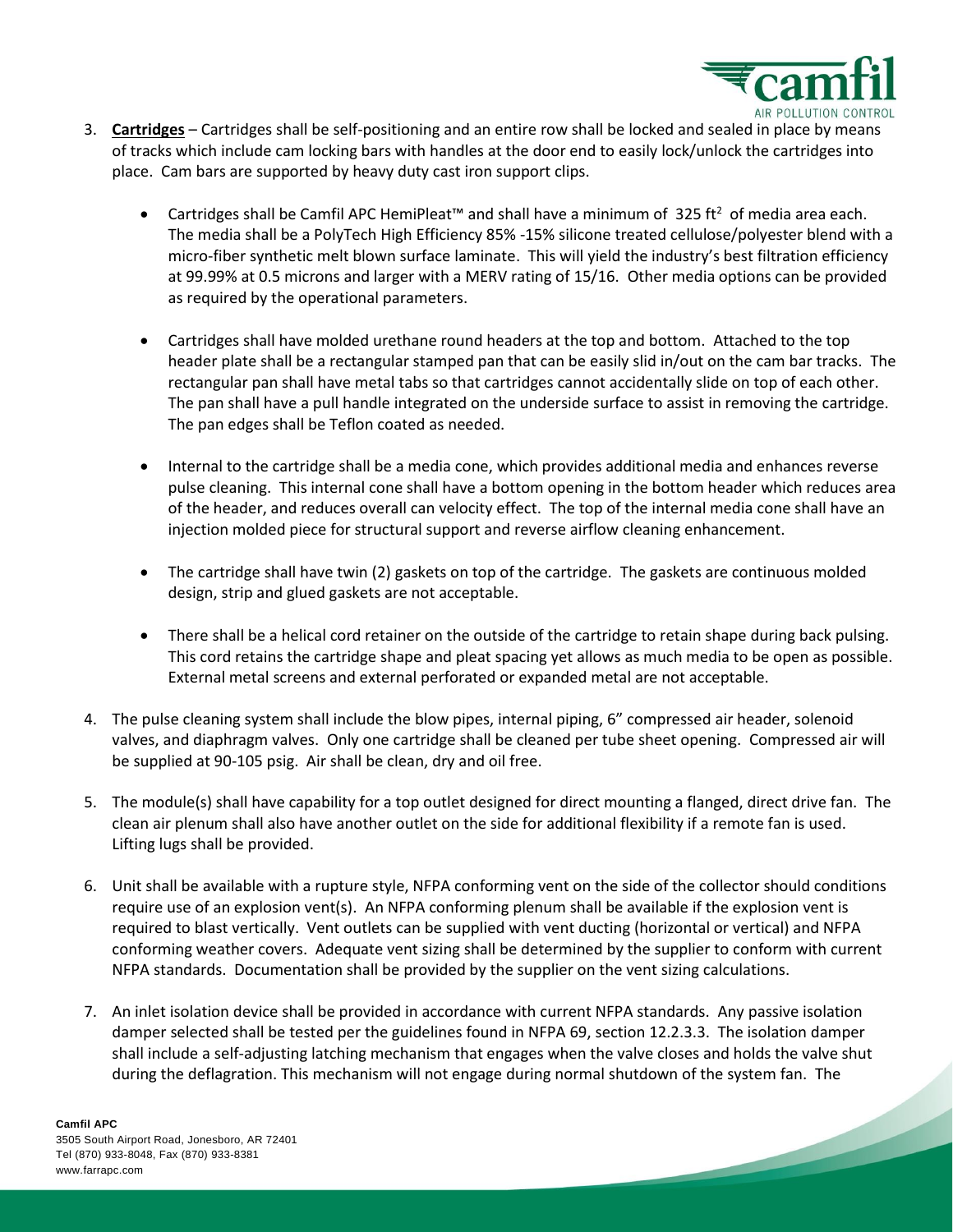

**Contract Contract Contract Contract Contract Contract Contract Contract Contract Contract Contract Contract C** 

isolation damper shall also include a composite replaceable blade, square blade shaft with no-slip locking collar, top access inspection door and optional activation sensor.

- 8. A chemical suppression system shall be available in lieu of explosion vents which includes detection devices, suppression canisters, control panel, and chemical or mechanical isolation (see separate specification).
- 9. The hopper section shall contain the hopper(s) and integral fabricated support legs. Hopper(s) shall be pyramid type design. Hopper wall angle shall be sufficient to prevent dust build up and bridging of dust. Hopper wall angle shall be normally 60 degrees but can be a minimum 50 degrees.
- 10. **Continuous Liner Discharge Assembly** Pharmaceutical grade containment hopper discharge system that includes dual bubble tight butterfly valves (10") with pneumatic actuators, visual indicator, level probe, storage hopper, vibrator, control panel with PLC controls, and drum system that allows for containment of hazardous dust removal without having to turn the fan off. 30 ft. of bag is supplied for continuous, link-type bag pull-down operation.
- 11. **Pharmaceutical Upgrade Package** Includes deflectors added to eliminate all internal horizontal ledges, HEPA filter on the pressure taps for the pressure differential gauge, excess caulk and debris is removed from interior of collector.
- 12. Support legs shall be designed to accommodate required dust discharge devices. Design shall be in accordance with seismic zone 3 and 100 MPH wind load standard.
- 13. The unit parts shall be individually electrostatic powder painted both internally and externally. Baked on, durable DuPont® powder coat (Triglycidyl Isocyanurate polyester) paint shall be used. All carbon steel components shall be 5-stage acid washed prior to powder coating for maximum adhesion of the paint. Unless otherwise specified, internal frames will be black. Unit shall be powder painted inside and outside for weather/corrosion resistance, unless otherwise specified.
- 14. Electrical enclosures shall be NEMA 4 unless otherwise specified. Cleaning cycle controls shall be available in microprocessor design which provides optimum cleaning operation. Control panel shall be remote mounted as standard.
- 15. Should the application require the collecting/filtering of a hazardous/potent compound or recirculation of the discharge air is required, a secondary safety filter shall be provided. Safety filters shall be HEPA quality and meet all current filtration standards. The safety filter housing shall include (at a minimum) inlet/outlet transitions, bubble-tight dampers, DOP test ports, magnehelic gauges and the SafeScan™ manual test section. An integrated safety monitoring filter (iSMF) can be provided, mounted on top of the dust collector as determined by the project requirements.

Other Unit Requirements (similar test documents and sampling protocols to be submitted to buyer/end-user; test challenge material to be 100% milled lactose).

**Containment Tested** – The Gold Series CamtainTM contained dust collection system has been surrogate tested for validated performance verification. An independently contracted, AIHA accredited laboratory (Bureau Veritas) was used to perform the test and analyze the results. Using 100% milled lactose as the surrogate, we collected over 48 personal, area and surface samples for both the BI/BO cartridge filter change and continuous liner discharge operations. The